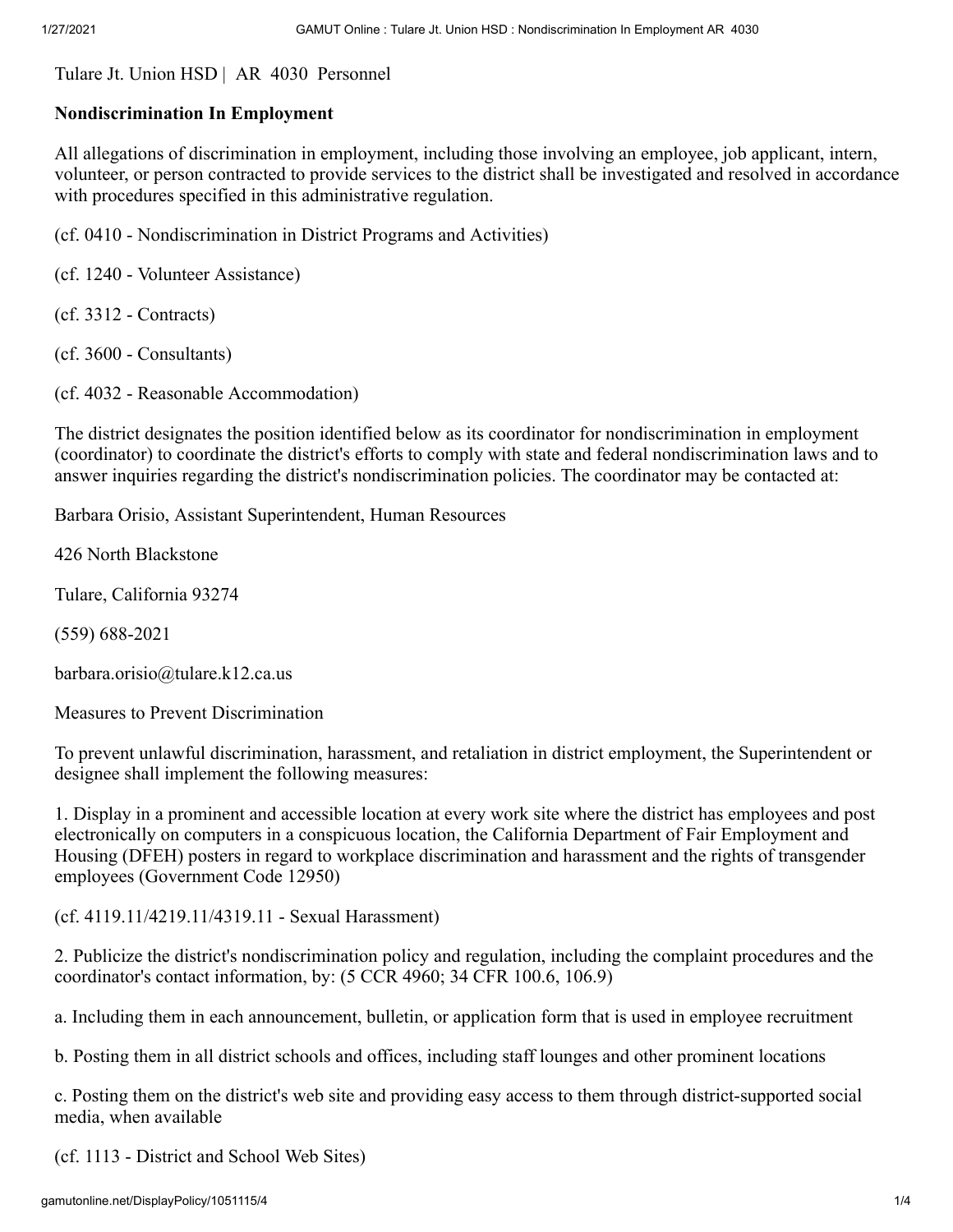(cf. [1114](http://gamutonline.net/displayPolicy/726053/4) - District-Sponsored Social Media)

(cf. [4111/](http://gamutonline.net/displayPolicy/574997/4)[4211](http://gamutonline.net/displayPolicy/574998/4)/[4311](http://gamutonline.net/displayPolicy/574999/4) - Recruitment and Selection)

3. Disseminate the district's nondiscrimination policy to all employees by one or more of the following methods: (2 CCR [11023\)](http://gamutonline.net/displayPolicy/980009/4)

a. Printing and providing a copy of the policy to all employees, with an acknowledgment form for each employee to sign and return

b. Sending the policy via email with an acknowledgment return form

c. Posting the policy on the district intranet with a tracking system ensuring all employees have read and acknowledged receipt of the policies

d. Discussing the policy with employees upon hire and/or during a new hire orientation session

e. Any other way that ensures employees receive and understand the policy

(cf. [4112.9](http://gamutonline.net/displayPolicy/807765/4)[/4212.9](http://gamutonline.net/displayPolicy/807766/4)[/4312.9](http://gamutonline.net/displayPolicy/807767/4) - Employee Notifications)

4. Provide to employees a handbook which contains information that clearly describes the district's nondiscrimination policy, procedures for filing a complaint, and resources available to employees who believe they have been the victim of any discriminatory or harassing behavior

5. Provide training to employees, volunteers, and interns regarding the district's nondiscrimination policy, including what constitutes unlawful discrimination, harassment, and retaliation and how and to whom a report of an incident should be made

The district may also provide bystander intervention training to employees that includes information and practical guidance on how to recognize potentially problematic behaviors and motivates them to take action when they observe such behaviors. The training and education may include exercises to provide employees with the skills and confidence to intervene as appropriate and to provide them with resources they can call upon that support their intervention. (Government Code 12950.2)

(cf. [4131](http://gamutonline.net/displayPolicy/575122/4) - Staff Development)

(cf. [4231](http://gamutonline.net/displayPolicy/575196/4) - Staff Development)

(cf. [4331](http://gamutonline.net/displayPolicy/575209/4) - Staff Development)

6. Periodically review the district's recruitment, hiring, and promotion processes and regularly monitor the terms, conditions, and privileges of employment to ensure district compliance with law

7. For any district facility where 10 percent of employees have a language other than English as their spoken language, translate the policy into every language spoken by at least 10 percent of the workforce

Complaint Procedure

Any complaint alleging unlawful discrimination or harassment shall be addressed in accordance with the following procedures:

1. Notice and Receipt of Complaint: A complainant may inform a direct supervisor, another supervisor, the coordinator, the Superintendent or, if available, a complaint hotline or an ombudsman. The employee's direct supervisor may be bypassed in filing a complaint where the supervisor is the subject of the complaint.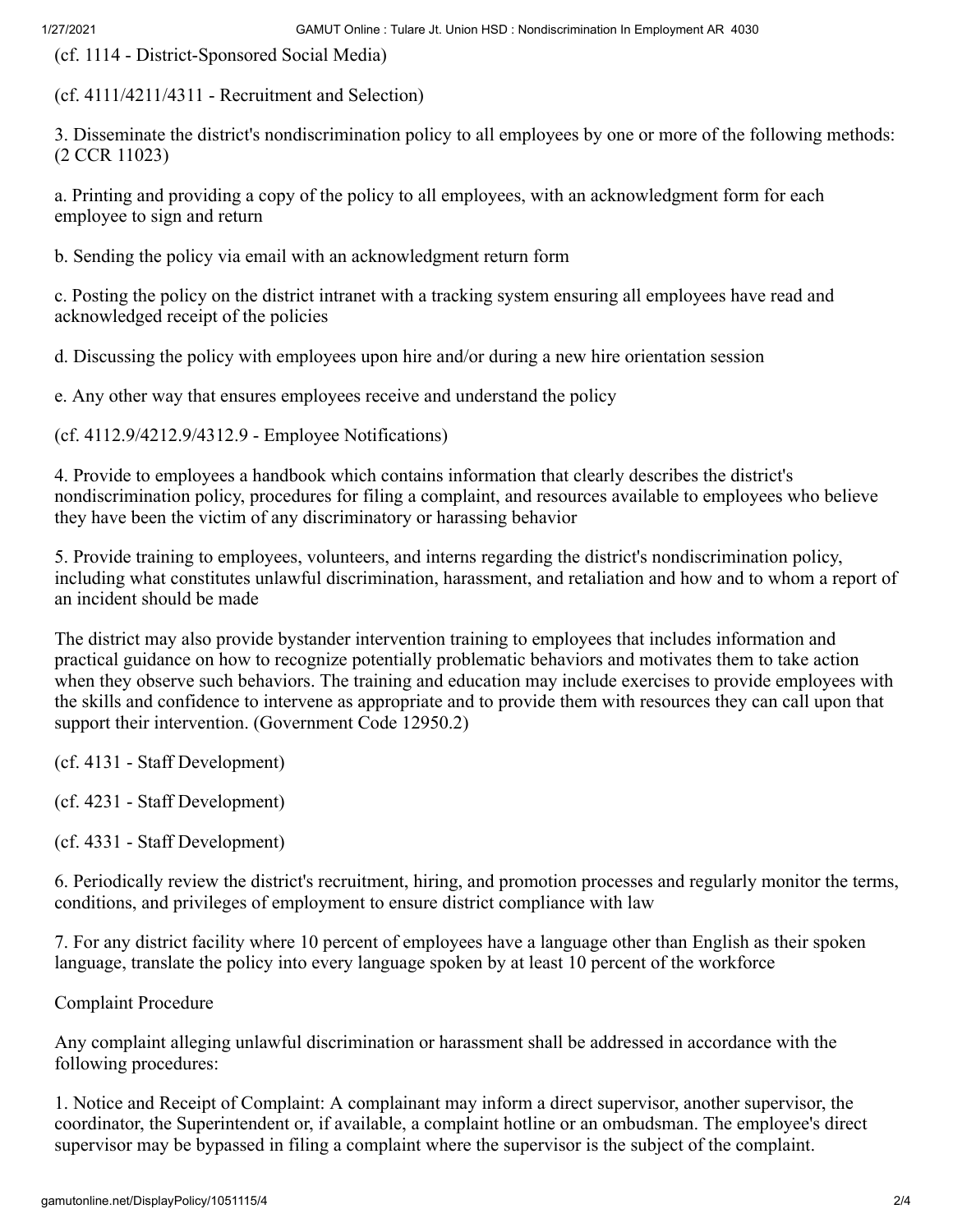The complainant may file a written complaint in accordance with this procedure or may first attempt to resolve the situation informally with the employee's supervisor.

A supervisor or manager who has received information about an incident of discrimination or harassment, or has observed such an incident, shall report it to the coordinator, whether or not the complainant files a written complaint.

The written complaint should contain the complainant's name, the name of the individual who allegedly committed the act, a description of the incident, the date and location where the incident occurred, any witnesses who may have relevant information, other evidence of the discrimination or harassment, and any other pertinent information which may assist in investigating and resolving the complaint.

2. Investigation Process: The coordinator shall initiate an impartial investigation of an allegation of discrimination or harassment within five business days of receiving notice of the alleged discriminatory or harassing behavior, regardless of whether a written complaint has been filed or whether the written complaint is complete.

The coordinator shall meet with the complainant to describe the district's complaint procedure and discuss the actions being sought by the complainant in response to the allegation. The coordinator shall inform the complainant that the investigation of the allegations will be fair, timely, and thorough and will be conducted in a manner that provides all parties due process and reaches reasonable conclusions based on the evidence collected. The coordinator shall also inform he parties that the investigation will be kept confidential to the extent possible, but that some information may be revealed as necessary to conduct an effective investigation.

(cf. [3580](http://gamutonline.net/displayPolicy/574985/4) - District Records)

(cf. [4112.6](http://gamutonline.net/displayPolicy/1055338/4)[/4212.6](http://gamutonline.net/displayPolicy/1055339/4)[/4312.6](http://gamutonline.net/displayPolicy/1055340/4) - Personnel Files)

(cf. [4119.23](http://gamutonline.net/displayPolicy/575088/4)[/4219.23](http://gamutonline.net/displayPolicy/575089/4)[/4319.23](http://gamutonline.net/displayPolicy/575090/4) - Unauthorized Release of Confidential/Privileged Information)

If the coordinator determines that a detailed fact-finding investigation is necessary, the investigation shall begin immediately. As part of this investigation, the coordinator should interview the complainant, the person accused, and other persons who could be expected to have relevant information.

The coordinator shall track and document the progress of the investigation to ensure reasonable progress and shall inform the parties as necessary.

When necessary to carry out the investigation or to protect employee safety, the coordinator may discuss the complaint with the Superintendent or designee, district legal counsel, or the district's risk manager.

The coordinator shall also determine whether interim measures, such as scheduling changes, transfers, or leaves, need to be taken before the investigation is completed to ensure that further incidents are prevented. The coordinator shall ensure that such interim measures do not constitute retaliation.

3. Written Report on Findings and Remedial/Corrective Action: No more than 20 business days after receiving the complaint, the coordinator shall conclude the investigation and prepare a written report of the findings. This timeline may be extended for good cause. If an extension is needed, the coordinator shall notify the parties and explain the reasons for the extension.

The report shall include the decision and the reasons for the decision and shall summarize the steps taken during the investigation. If a determination has been made that discrimination or harassment occurred, the report shall also include any corrective action(s) that have been or will be taken to address the behavior, provide appropriate options for remedial actions and resolutions for the complainant, and ensure that retaliation or further discrimination or harassment is prevented. The report shall be presented to the Superintendent or designee.

gamutonline.net/DisplayPolicy/1051115/4 3/4 A summary of the findings shall be presented to the complainant and the person accused.